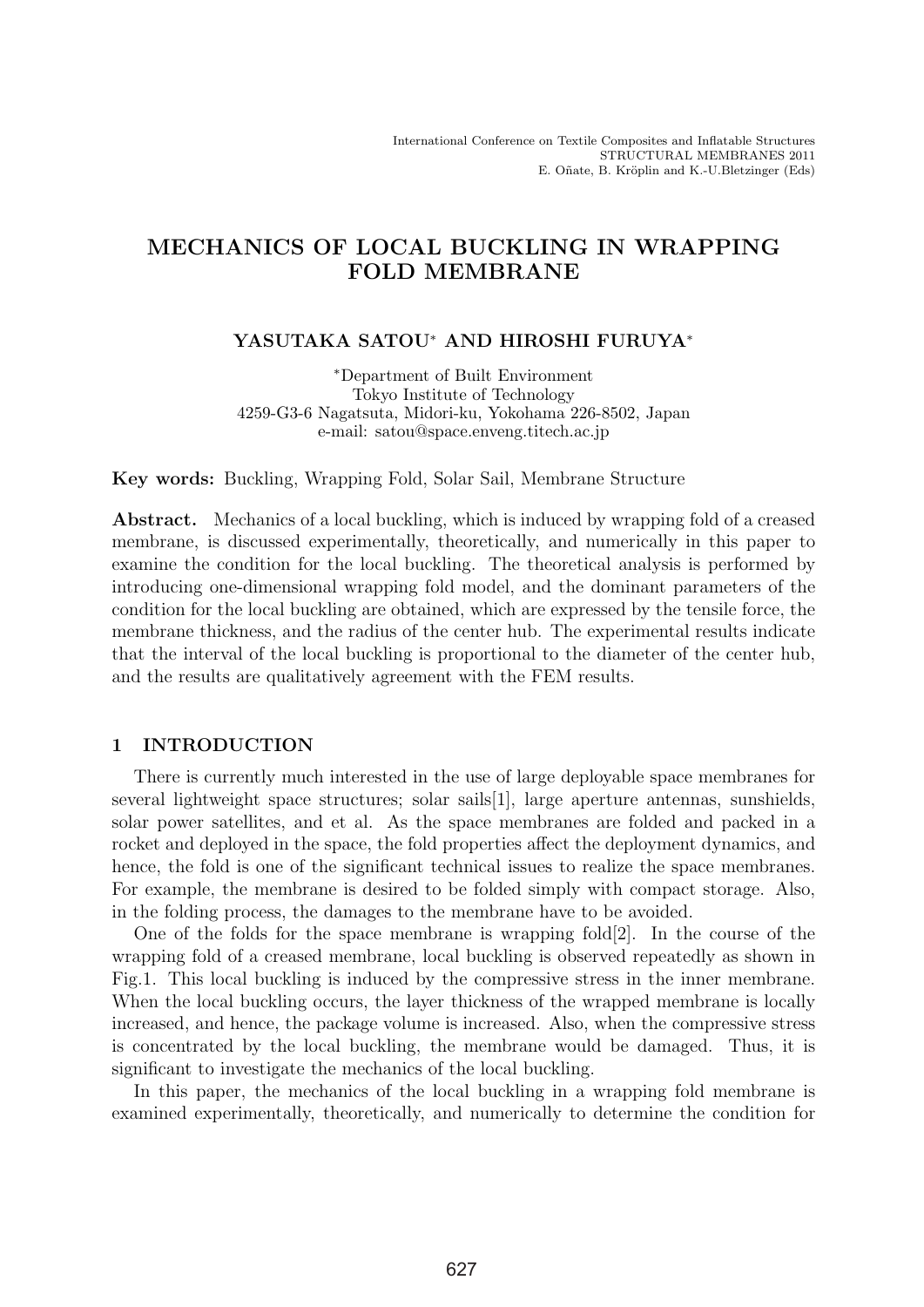the local buckling and the interval of the local buckling. We focus on the wrapping fold around a cylindrical center hub, which is used in IKAROS[1]. At first, the wrapping fold experiments for a creased membrane are performed to indicate the local buckling behavior in terms of the tensile force for wrapping, the diameter of the center hub, and the membrane thickness, where the local buckling is treated with the interval of that. Next, to determine the dominant parameters of the condition for the local buckling, theoretical analysis is performed by introducing a one-dimensional model. Then, the experimental and theoretical results are evaluated by FEM analyses. Finally, the condition for the local buckling and the interval are discussed.



Figure 1: Overview of local buckling

# 2 WRAPPING FOLD EXPERIMENTS

Figure 2 indicates the cross-section of the wrapping fold membrane. We assume that the cross-section of the wrapping fold is the repeating structure, and hence, the selected area in Fig.2 is modeled for the membrane specimen of the wrapping fold experiments. To evaluate the crease quantitatively, we introduce a layer pitch  $h$ , which indicates the thickness per a membrane of the folded thickness.

Figure 3 indicates the experimental setup. As shown in the front view in Fig.3a, the upper end of the membrane specimen is attached to the center hub by Kapton tape. To apply the tensile force to the membrane, the lower end of the membrane specimen is sandwiched by steel brackets, and weights are applied to the steel brackets as shown in Fig.3a,b. On the both sides of the membrane in Fig.3a, the creases are generated, which are cl and cr. These creases cl and cr correspond to the creases indicated in the cross-sectional view, Fig.3c.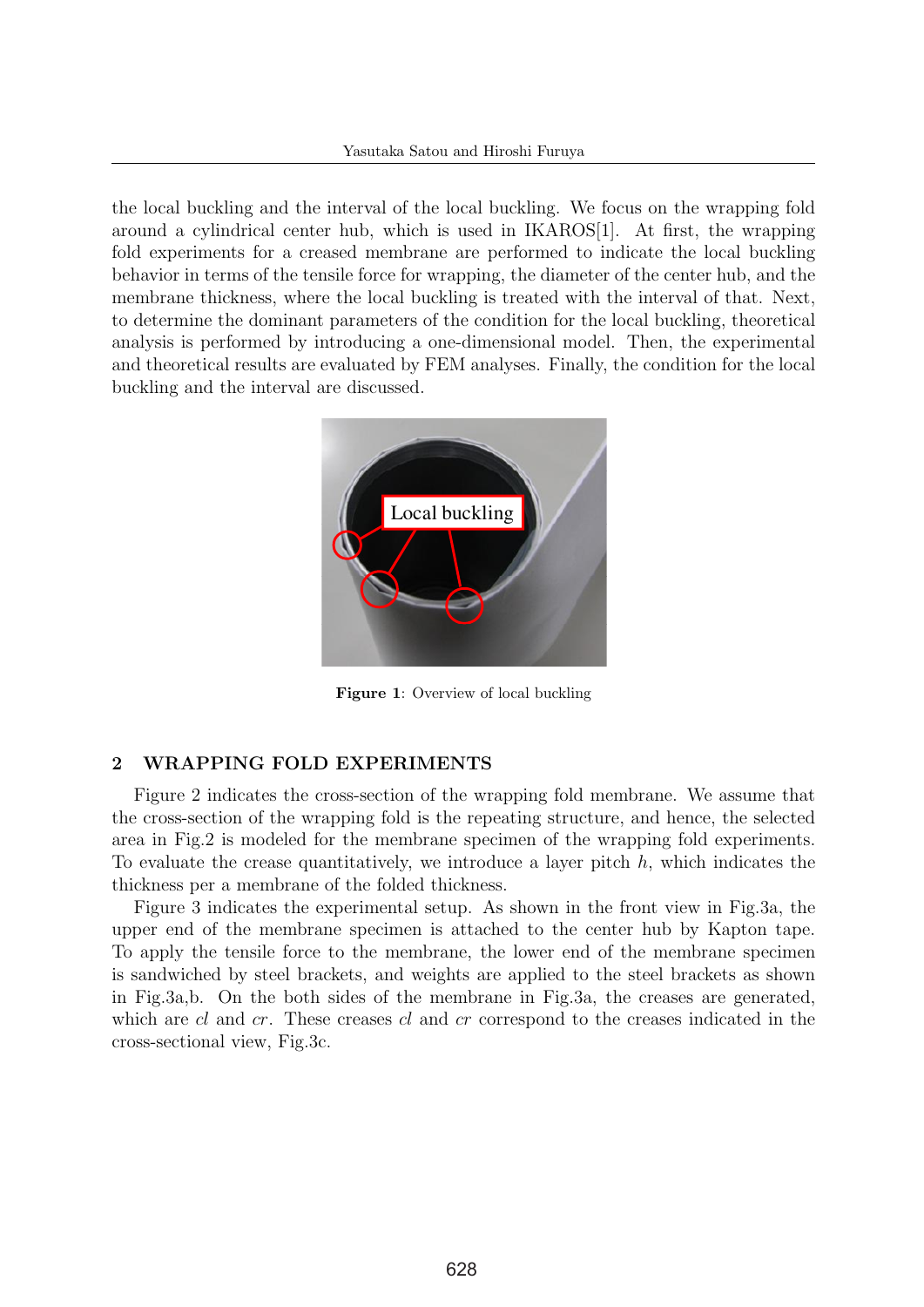

Figure 3: Experimental setup

## 3 ONE-DIMENSIONAL THEORETICAL ANALYSIS

A one-dimensional model for a wrapping fold membrane is introduced, and the theoretical analysis for the model is formulated to examine the mechanics of the local buckling.

#### 3.1 One-dimensional wrapping model

Figure 4a indicates a one-dimensional analytical model of a wrapping fold membrane. In the figure,  $r$  and  $T$  represent the radius of the cylindrical center hub and the tensile force, respectively. In the model, we treat the wrapped membrane as a one-dimensional model to simplify the mechanics of the wrapping fold. To this end, the cross-section has to be assumed. Fig.5a indicates the cross-section of the wrapping fold membrane of the membrane specimen for the experiments, where  $t, s$ , and  $l_0$  represent the membrane thickness, the body fixed system of the membrane, and the overall length of the membrane along the body fixed system. As shown in the figure, the layer pitch around the crease is thicker than that of the other area, we introduce a cylindrical cross-sectional model as shown in Fig.5b, where the radius and the thickness are  $a$  and  $t'$ . In that case, we have to consider the equivalent in-plane stiffness as,

$$
Et l_0 = Et' 2\pi a \tag{1}
$$

where, E is the Young's modulus.

For the one-dimensional model shown in Fig.4a, we assume that the local buckling occurs in  $\cdot b_{n-2}$  and  $b_{n-1}$ . As the layer pitch becomes small in the position of the local buckling as shown in Fig.1, the bending moment is small at  $b_{n-1}$ , and thus, the bending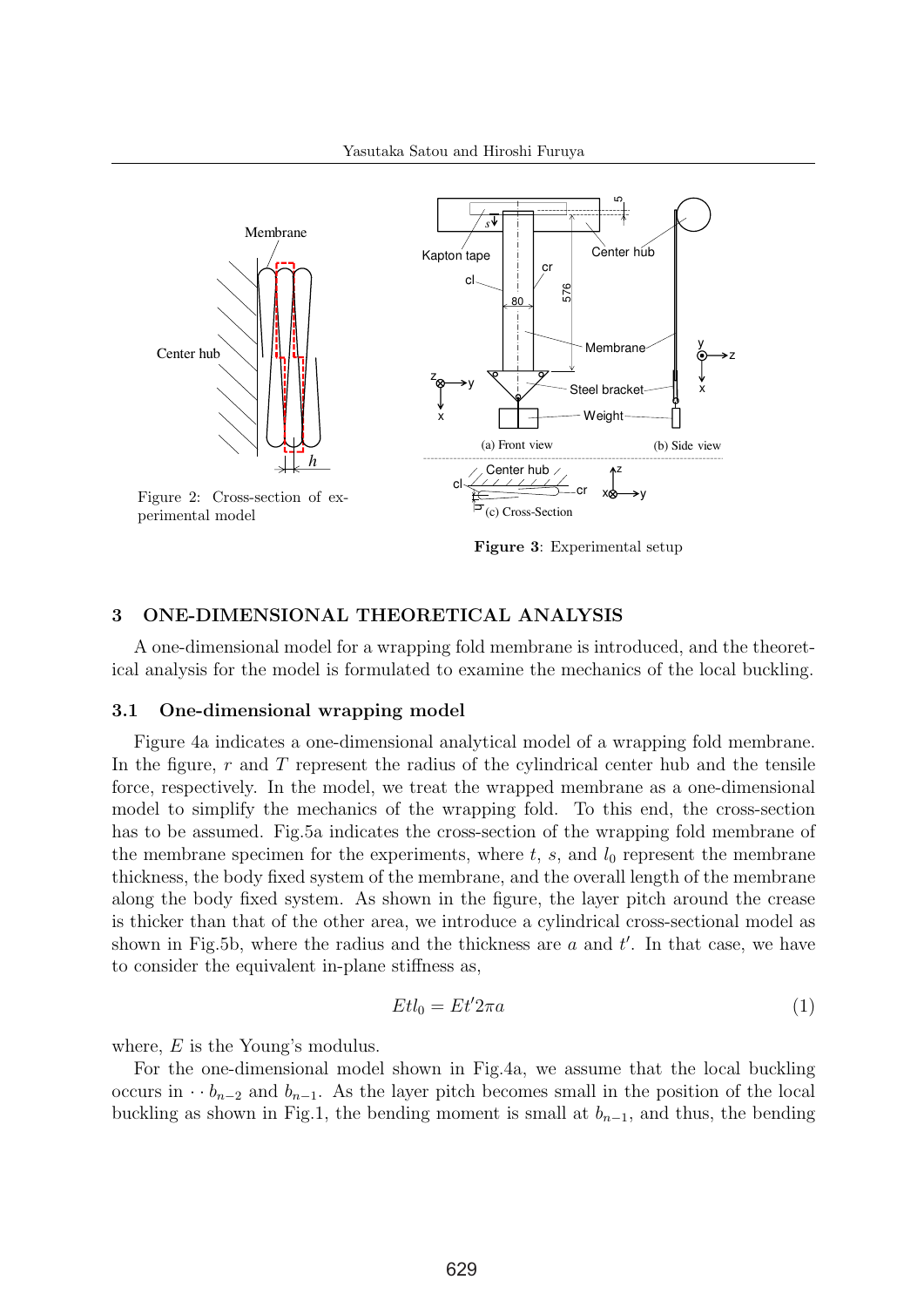moment becomes maximum somewhere between  $b_{n-1}$  and A. We define that position as  $b_n$ , where the local buckling is about to occur, and  $l_b$  corresponds to the interval of the local buckling.

To examine the condition for the local buckling at  $b_n$ , we focus on the membrane element between  $b_{n-1}$  and  $b_n$  as shown in Fig.4b. We assume that the membrane element contacts with the center hub from  $\theta = 0$  to  $\theta_c$ , and the contact area is  $l_c$ , where  $\theta = 0$  at  $b_n$ , and the membrane dose not contact with the center hub in the area  $\delta$ . The equilibriums of the force in the membrane element in the  $z$ -direction and in the  $x$ -direction are,

$$
T + R_{n-1} \sin \theta - T \cos \theta - \int_0^{\theta_c} q \sin \theta r d\theta = 0 \tag{2}
$$

$$
R_n + R_{n-1} \cos \theta + T \sin \theta - \int_0^{\theta_c} q \cos \theta r d\theta = 0 \tag{3}
$$

Also, the equilibrium of the moment in the membrane element is,

$$
(R_{n-1}cos\theta + Tsin\theta)rsin\theta - \int_0^{\theta_c} qcos\theta rsin\theta r d\theta - M_n + M_{n-1} = 0
$$
\n(4)

where, q,  $R_n$ ,  $R_{n-1}$ ,  $M_n$ , and  $M_{n-1}$  represent the distributed contact force applied by the center hub, the reaction force at  $b_n$ , the reaction force at  $b_{n-1}$ , the moment at  $b_n$ , and the moment at  $b_{n-1}$ , respectively. The distributed contact force q is derived by the equation for a wrapped belt[3] as,

$$
q = T/r \tag{5}
$$

where, the one-dimensional wrapping by the tensile force  $T$  around the cylindrical center hub of r radius are assumed. As the layer pitch is small at  $b_{n-1}$ , we assume the layer pitch at  $b_{n-1}$  becomes  $2t'$ . In that case, the moment at  $b_{n-1}$  is derived as,

$$
M_{n-1} = \frac{EI_{n-1}}{r} \cong \frac{E\pi a t'^3}{12r}
$$
 (6)

where  $I_{n-1}$  is the moment of inertia of area at  $b_{n-1}$ . By solving the simultaneous equations Eq.(2)-(4), and using Eq.(5) and (6), the moment at  $b_n$  is derived as,

$$
M_n = \frac{E\pi a t'^3}{12r} + Tr\{1 - \cos(\frac{l_b}{r})\cos(\frac{l_c}{r}) - \frac{1}{2}\sin^2(\frac{l_c}{r})\}
$$
(7)

As the contact area between the membrane and the center hub cannot be derived by the one-dimensional model, the effect of  $\delta$  in Fig.4b on the moment Eq.(7) is examined. We define  $F$  as,

$$
F = 1 - \cos(\frac{l_b}{r})\cos(\frac{l_c}{r}) - \frac{1}{2}\sin^2(\frac{l_c}{r})\tag{8}
$$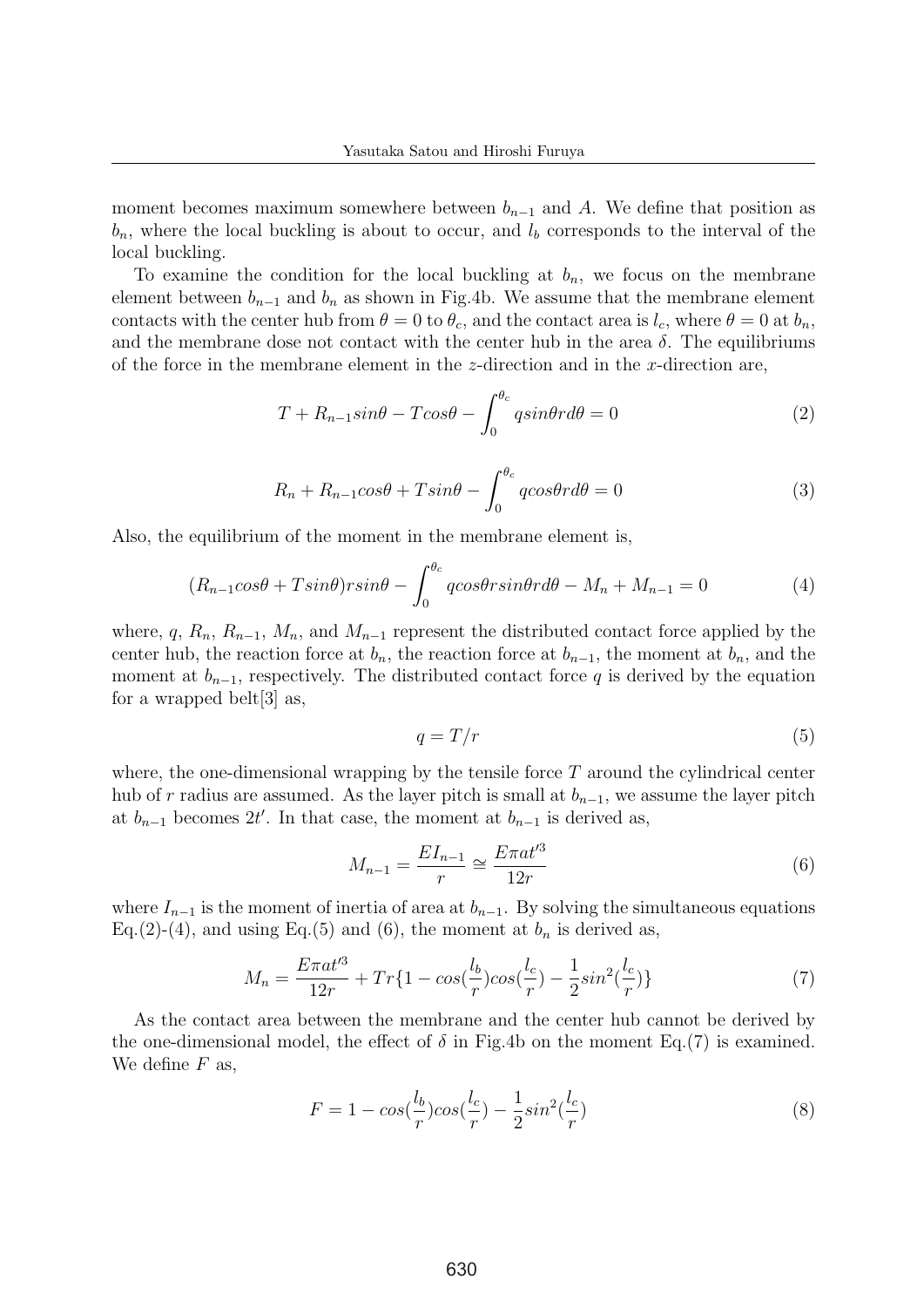and, Eq.(8) is expressed with  $\delta$  as,

$$
F = \t1 - \cos\left(\frac{l_b}{r}\right)\cos\left(\frac{l_b-\delta}{r}\right) - \frac{1}{2}\sin^2\left(\frac{l_b-\delta}{r}\right)
$$
(9)  
=  $1 - \cos^2\left(\frac{l_b}{r}\right)\cos\left(\frac{\delta}{r}\right) - \sin\left(\frac{l_b}{r}\right)\cos\left(\frac{l_b}{r}\right)\sin\left(\frac{\delta}{r}\right)$   

$$
\frac{1}{2}\left\{\sin^2\left(\frac{l_b}{r}\right)\cos^2\left(\frac{\delta}{r}\right) - 2\sin\left(\frac{l_b}{r}\right)\cos\left(\frac{\delta}{r}\right)\cos\left(\frac{l_b}{r}\right)\sin\left(\frac{\delta}{r}\right) + \cos^2\left(\frac{l_b}{r}\right)\sin^2\left(\frac{\delta}{r}\right)\right\}
$$

When we assume  $\delta$  is sufficiently smaller than r, the following equations are derived as,

$$
\sin(\frac{\delta}{r}) \cong 0, \cos(\frac{\delta}{r}) \cong 1 \tag{10}
$$

Using Eq.(10) and (10),  $F$  is expressed as,

$$
F \cong 1 - \cos^2(\frac{l_b}{r}) - \frac{1}{2}\sin^2(\frac{l_b}{r})
$$
\n(11)

Thus, in this paper, we treat  $l_c$  as  $l_b$ .

Next, we discuss the condition for the local buckling. The stress in the inner membrane at  $b_n$  is expressed as,

$$
\sigma_{bn} = -\frac{M_n}{I_n}a + \frac{T}{2\pi a t'}\tag{12}
$$

where  $I_n$  is the moment of inertia of area at  $b_n$ , and expressed as,

$$
I_n = \frac{\pi \{a^4 - (a - t')^4\}}{4} \tag{13}
$$

The 2nd term on the right hand side of  $Eq.(12)$  is the tensile stress by the tensile force, T. As the local buckling occurs when  $\sigma_{bn}$  is smaller than the buckling stress  $\sigma_{cr}$ , the condition for the local buckling is,

$$
-\frac{M_n}{I_n}h + \frac{T}{2\pi a t'} < -\sigma_{cr} \tag{14}
$$

As the cross-section has the curvature  $1/a$ , the compressive buckling stress of the cylinder is applied to the buckling stress  $\sigma_{cr}$  as,

$$
\sigma_{cr} = \frac{1}{\sqrt{3(1-\nu^2)}} \frac{Et'}{a} \tag{15}
$$

where,  $\nu$  is Poisson's ratio.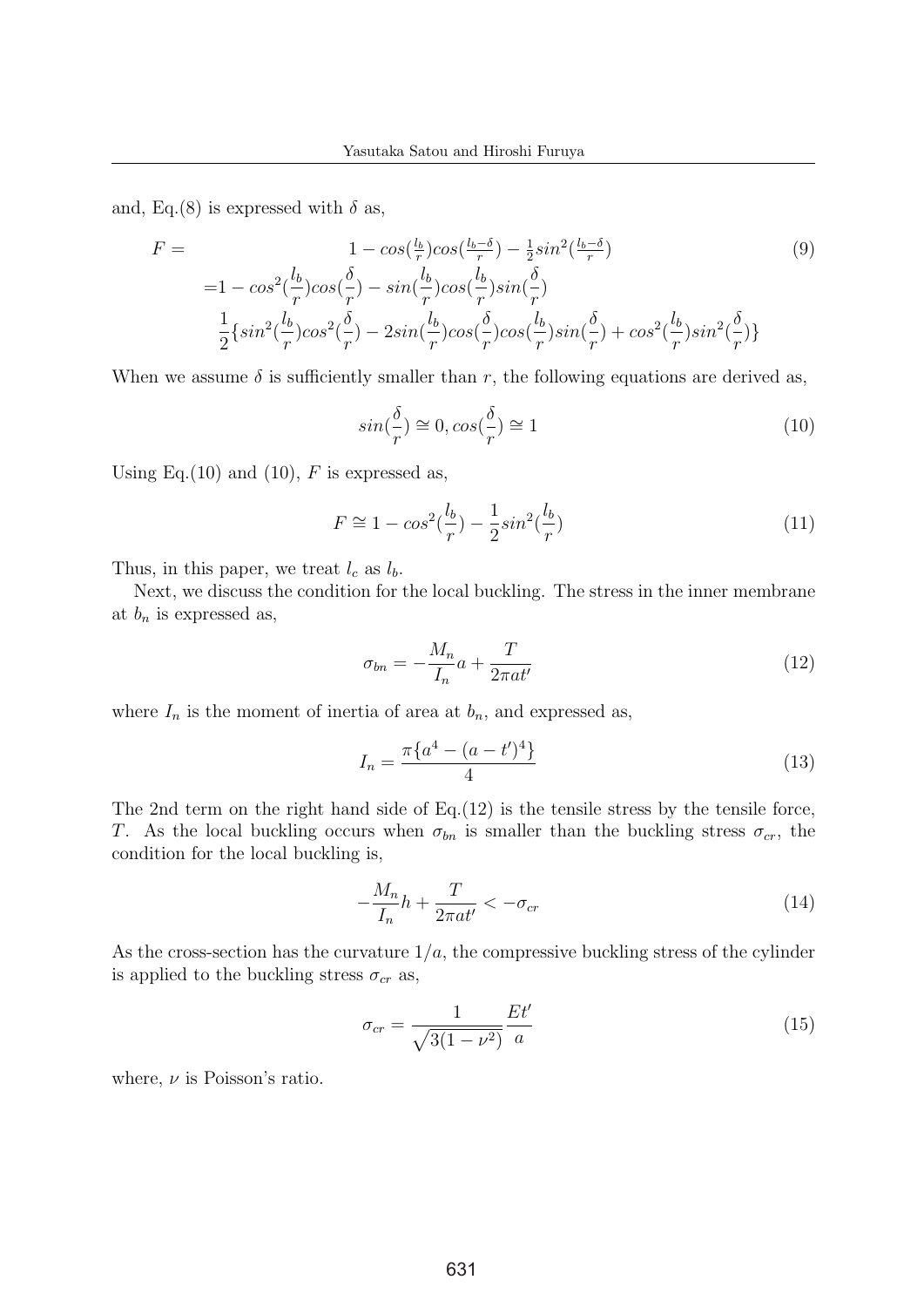

Figure 4: One-dimensional analytical model of wrapping fold membrane



Figure 5: Cross-sectional model

#### 3.2 Dominant parameters for local buckling

The dominant parameters for the local buckling are examined using Eq.(14). By using Eq.(7) and (8), Eq.(14) is expressed as,

$$
-\frac{a}{I_n}(M_{n-1} + TrF) + \frac{T}{2\pi a t'} < -\sigma_{cr}
$$
\n(16)

As the layer pitch is small in the position of the local buckling, which is indicated in Fig.1, the bending moment  $M_{n-1}$  is sufficiently smaller than the 2nd term in the parentheses on the left hand side of Eq.(16),  $TrF$ . The value of a and  $I_n$  is determined by T, r, and t in the wrapping fold process. When the radius of the center hub is sufficiently larger than the interval of the local buckling,  $l<sub>b</sub>$  is sufficiently smaller than r, and hence, F in the Eq.(16) becomes roughly constant. Based on the above discussion, the condition for the local buckling is mainly affected by  $T$ ,  $r$ , and  $t'$  in Eq.(16). Considering the form of Eq.(16) and (1), the dominant parameters of the condition for the local buckling are  $T/t$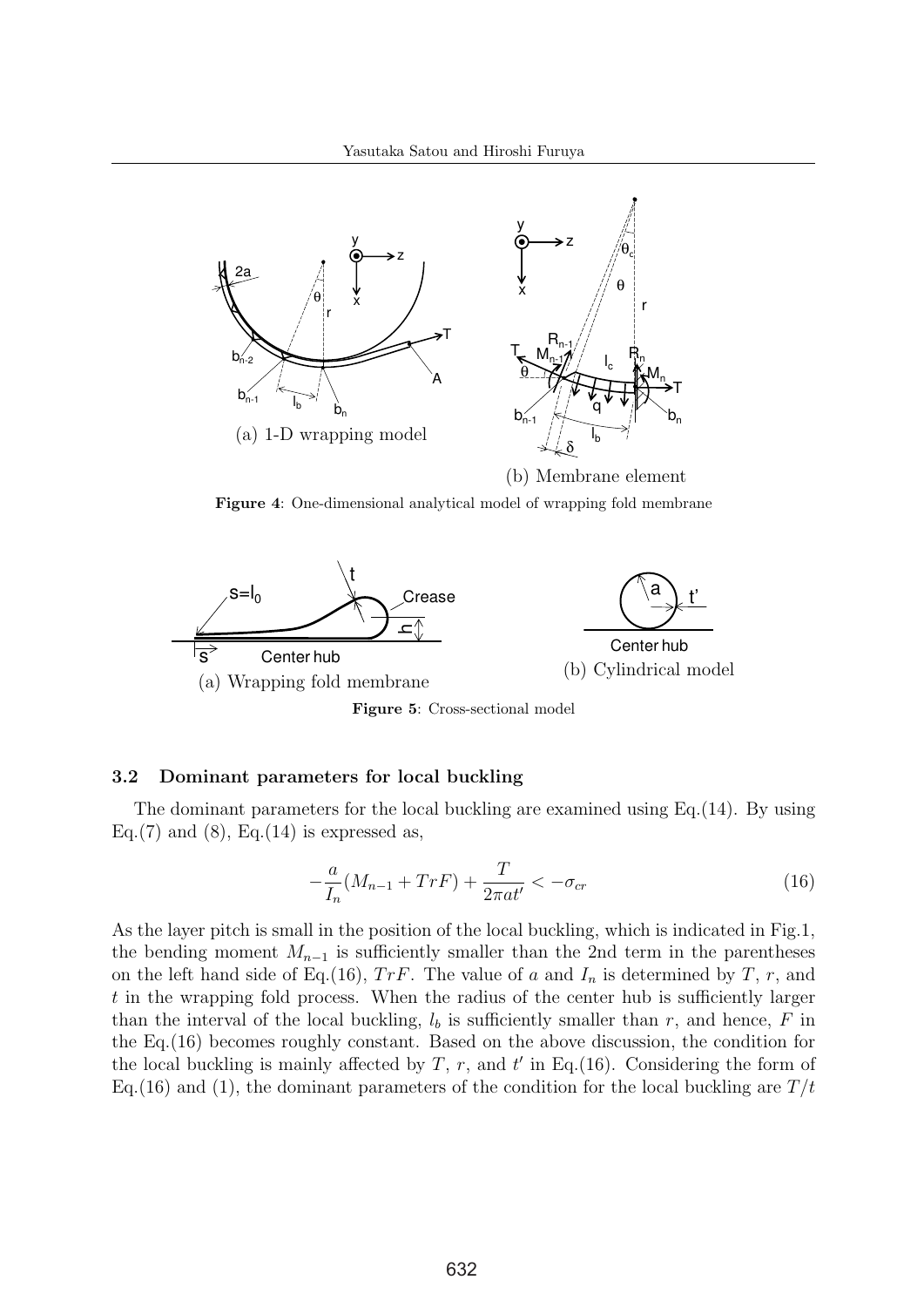and  $Tr$ . Using these dominant parameters, Eq.(16) is expressed as,

$$
(Tr) > \frac{1}{F} \{ \frac{I_n}{a} (\frac{1}{l_0} \frac{T}{t} + \sigma_{cr}) - M_{n-1} \}
$$
\n(17)

## 4 FEM ANALYSIS

FEM analyses are performed for the wrapping fold membrane to evaluate the experiments and the theoretical analysis. The FEM analyses are demonstrated with ABAQUS[4], a commercial software. As the wrapping fold process induces geometrical nonlinearity, the analysis procedure is geometrical nonlinear and static, where the implicit integration scheme is employed. The analysis procedure is carried out by applying General Static and NLgeom option. To stabilize the FEM analyses numerically, the numerical wrapping fold process is significant. We introduce a numerical creasing process proposed in our previous research[5].

## 5 RESULTS AND DISCUSSION

In this section, we discuss the results obtained by the experiments, by the theoretical analysis, and by the FEM analyses to examine the condition for the local buckling and the interval of the local buckling. In the theoretical analysis and the FEM analyses, Young's modulus and Poisson's ratio are set to be  $4.8GPa$  and 0.30, respectively.

#### 5.1 Condition for local buckling

Figure 6 indicates the condition for the local buckling. The symbol  $\bigcap$  and  $\times$  indicate the experimental data where the local buckling occurs and doesn't occur, respectively. The experimental data are plotted for the dominant parameters obtained by the theoretical analysis. The solid and the broken lines show the condition for the local buckling calculated by Eq.(17). As the distribution of the experimental data can be divided into two regions, the effectiveness of the dominant parameters are confirmed. When we apply a proper value to a, the condition for the local buckling obtained by the experiments can be qualitatively expressed by the one-dimensional wrapping fold model. On the other hand, to clarify the condition quantitatively, the cross-sectional configuration of the wrapping fold membrane has to be improved.

#### 5.2 Interval of local buckling

As the interval of the local buckling is affected by the experimental condition, the interval is selected as the parameter to examine the mechanics of the local buckling. In this section, we focus on the effects of the tensile force and the diameter of the center hub on the interval.

The effects of the tensile force on the interval of the local buckling obtained by the experiments are indicated in Fig.7. The membrane thickness and the diameter of the center hub are  $50\mu m$  and  $30mm$ , respectively. For these data, the solid line and the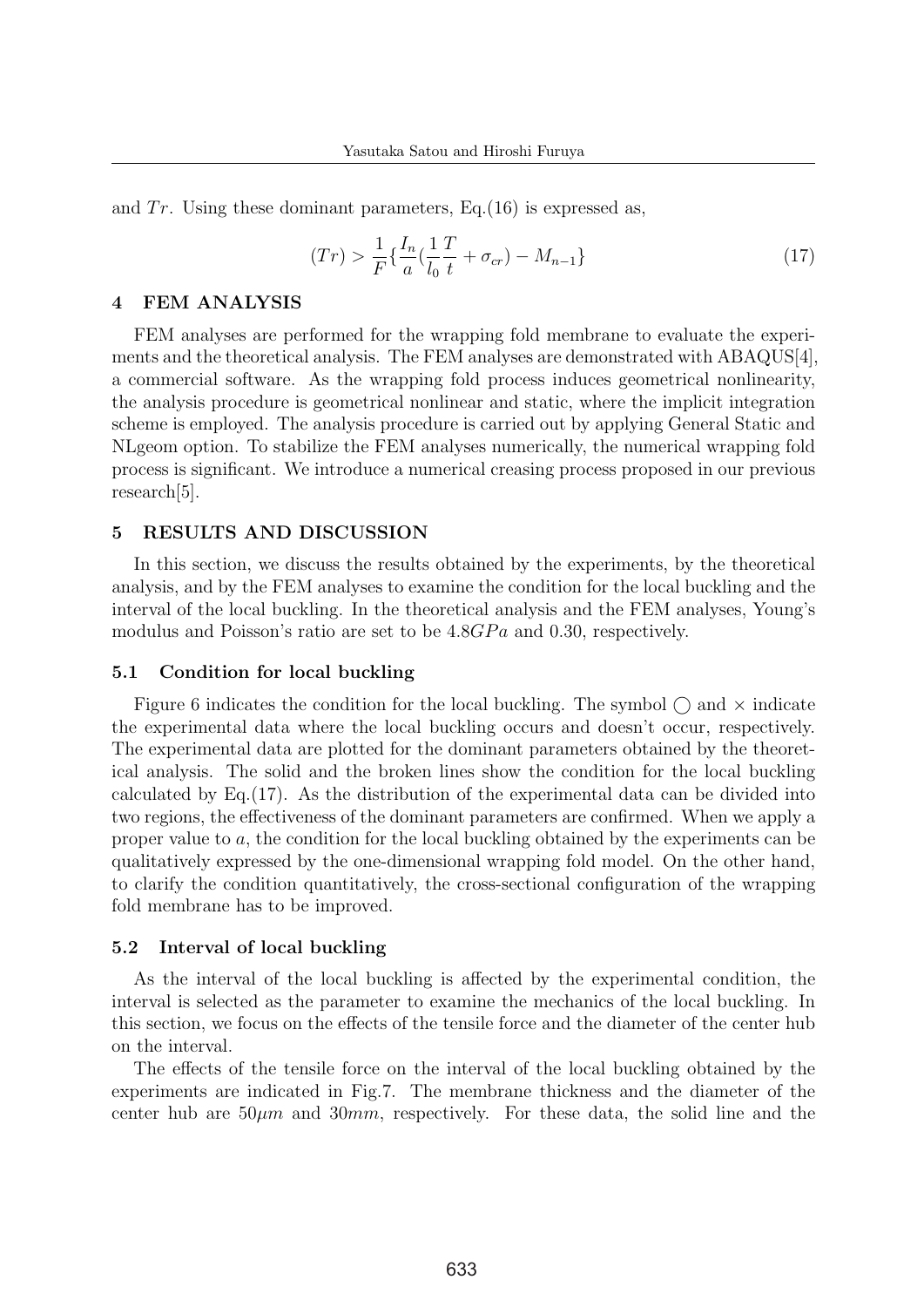

Figure 6: Condition for local buckling

broken line represent the results of the crease  $cl$  and that of  $cr$ , where these results are the average values of the intervals in each round; 1st, 2nd, and 3rd round. When the tensile force is increased from  $0.013N/mm$  to  $0.027N/mm$ , the interval is decreased up to  $62\%$  (cr, 3rd). On the other hand, when the tensile force is increased from  $0.027N/mm$ to  $0.053N/mm$ , the interval is decreased up to 81% (cr, 3rd). Thus, although the interval is decreased as the tensile force becomes larger, the rate of the decrement is also reduced. These results are qualitatively expressed by the theoretical analysis.

To examine the effects of the diameter of the center hub on the interval of the local buckling, three kinds of diameters for the center hub are used; 30, 90, and150mm. The experimental, theoretical, and FEM results are indicated in Fig.8. The tensile force and the membrane thickness are  $0.027N/mm$  and  $50 \mu m$ , respectively. The black dots and the white dots represents the experimental and the FEM results, where the solid line and the broken line are the results of the crease  $cl$  and that of  $cr$ , respectively. Also, these data are the average value of the intervals in the 1st round. When the diameter of the center hub is increased from 30mm to 90mm, the interval is increased up to 2.8 times  $(cl)$ , for the experimental data. Also, when the diameter is increased from  $90mm$  to  $150mm$ , the interval is increased up to 1.6 times  $(cr)$ . These results indicate that the interval is almost proportional to the diameter of the center hub. These experimental results are qualitatively expressed by the FEM results. However, too large interval is obtained by the theoretical analysis. It seems that this result is due to the constant value of a, because in the experiments, the layer pitch becomes large as the diameter of the center hub is increased.

## 6 CONCLUSIONS

Mechanics of the local buckling was examined to determine the condition for the local buckling. To treat the mechanics, the interval of the local buckling was introduced.